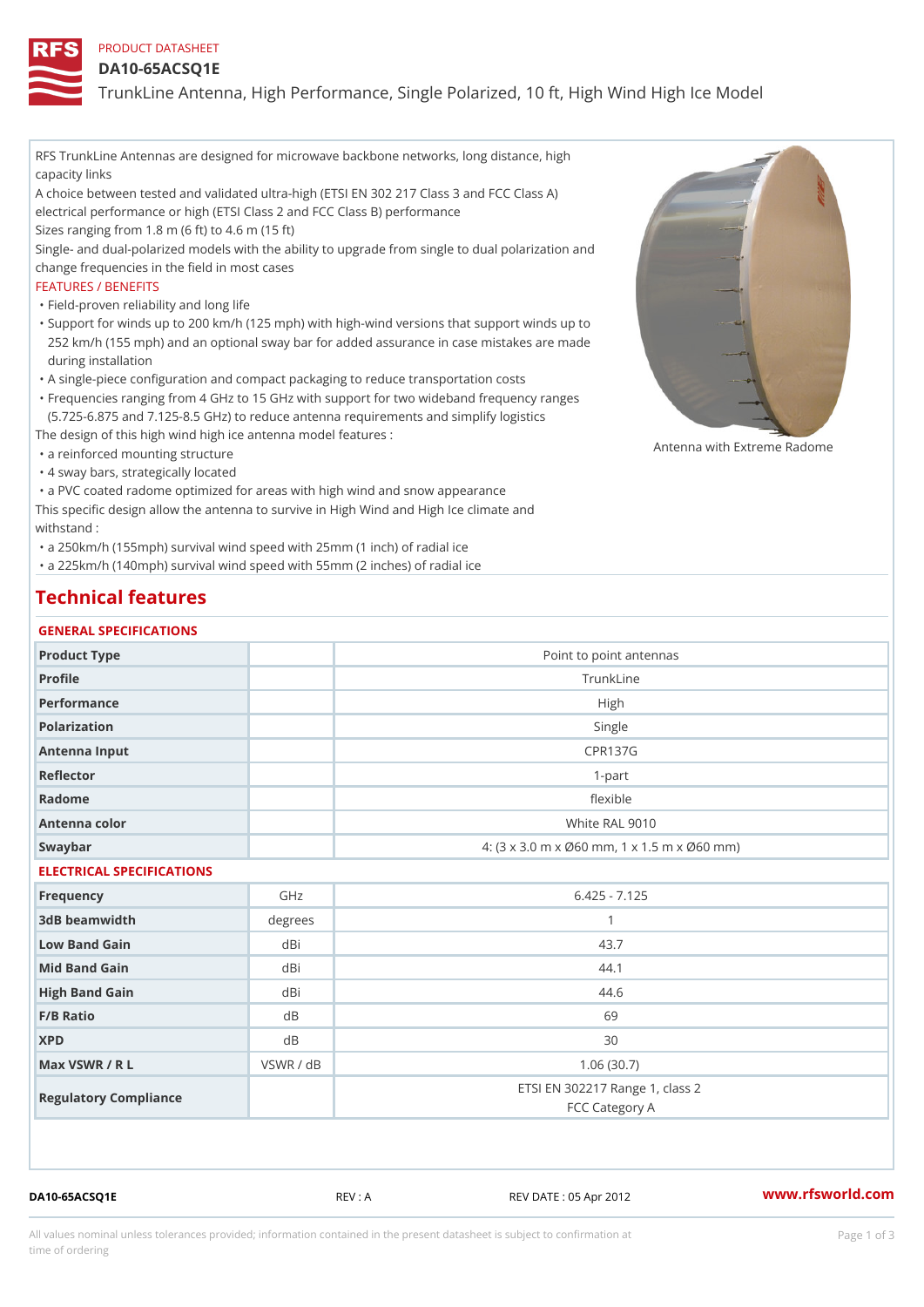# PRODUCT DATASHEET

## DA10-65ACSQ1E

TrunkLine Antenna, High Performance, Single Polarized, 10 ft, High Wi

| MECHANICAL SPECIFICATIONS                     |              |                                             |  |  |
|-----------------------------------------------|--------------|---------------------------------------------|--|--|
| Diameter                                      | ft $(m)$     | 10(3)                                       |  |  |
| Elevation Adjustment                          | degree       | ± 5                                         |  |  |
| Azimuth Adjustment                            | $degree$ :   | ± 5                                         |  |  |
| Polarization Adjustment                       | degree       | ± 5                                         |  |  |
| Mounting Pipe Diameter<br>minimaum            | $mm$ (in)    | 114(4.5)                                    |  |  |
| Mounting Pipe Diameter<br>$m$ a x i $m$ u $m$ | $mm$ (in)    | 114(4.5)                                    |  |  |
| Approximate Weight                            | kg (lb)      | 290 (638)                                   |  |  |
| Survival Windspeed                            | $km/h$ (mph) | 252 (155)                                   |  |  |
| Operational Windspeed                         | $km/h$ (mph) | 190 (118)                                   |  |  |
| <b>STRUCTURE</b>                              |              |                                             |  |  |
| Radome Material                               |              | PVC coated fabric                           |  |  |
| FURTHER ACCESSORIES                           |              |                                             |  |  |
| optional Swaybar                              |              | 4: (3 x 3.0 m x Ø60 mm, 1 x 1.5 m x Ø60 mm) |  |  |

| optional Swaybar    | 4: $(3 \times 3.0 \text{ m} \times \emptyset 60 \text{ mm}, 1 \times 1.5 \text{ m} \times \emptyset 60 \text{ mm})$ |
|---------------------|---------------------------------------------------------------------------------------------------------------------|
| Further Accessories | SMA-SKO-UNIVERSAL-L : Universal sway bar fixation                                                                   |

#### MOUNTOUTLINE

| Dimension A                                                 | m m<br>(i <sub>n</sub> ) | 3220(126.8) |
|-------------------------------------------------------------|--------------------------|-------------|
| Dimension B                                                 | m m<br>(i n)             | 1640 (64.6) |
| Dimension C                                                 | m m<br>(i n)             | 550 (21.7)  |
| Dim D-<br>$114$ m m (4.5 _ ir) $\mathbb{R}$ im $\mathbb{R}$ | m m                      | 190(7.5)    |
| Dimension E                                                 | m m<br>(i n)             | 370 (14.6)  |
| $Dimension_F$                                               | m m<br>(in)              | 1440 (56.9) |

DA10-65ACSQ1E REV : A REV DATE : 05 Apr 2012 [www.](https://www.rfsworld.com)rfsworld.com